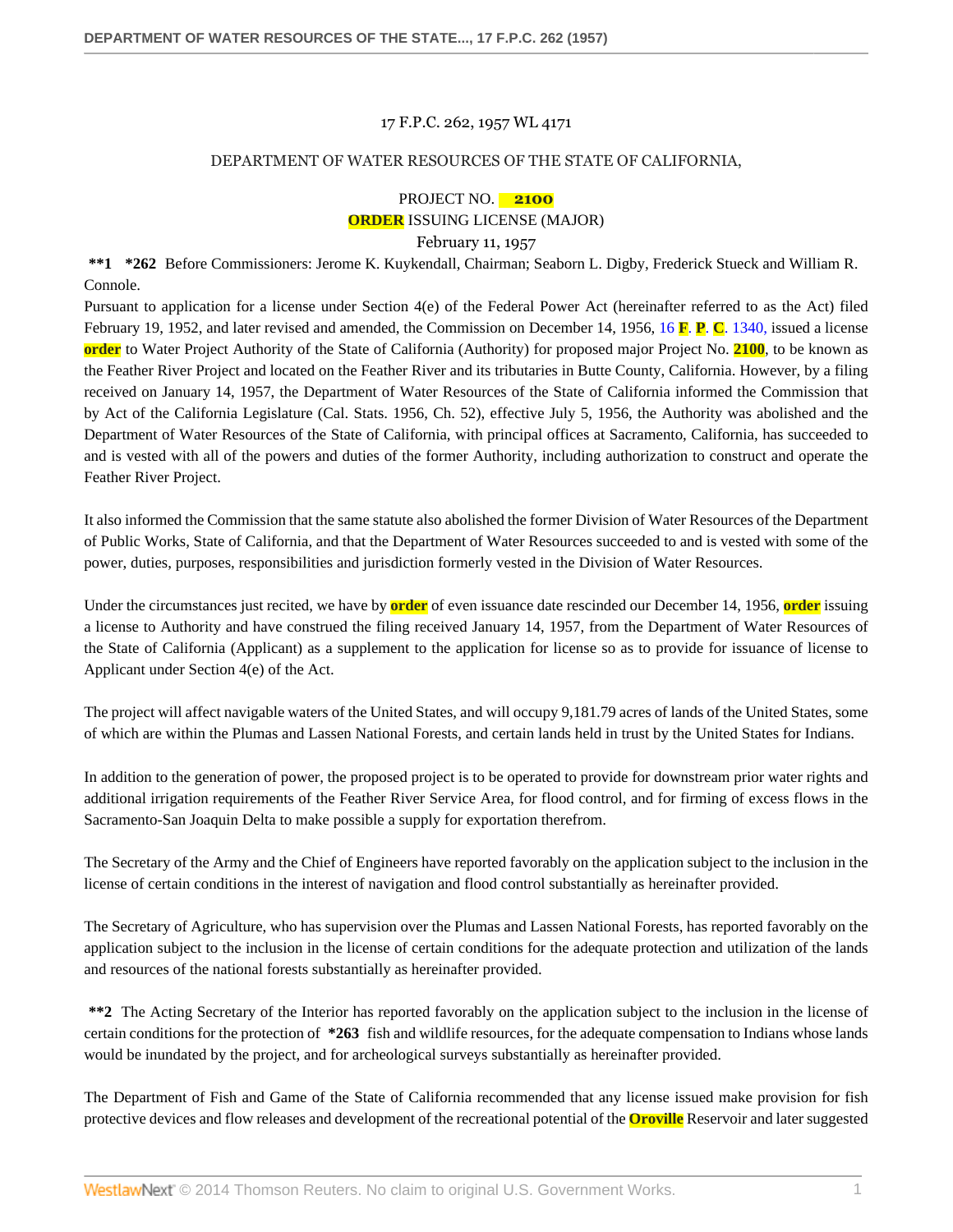insertion in the license of a provision regarding flow releases in the Feather River below Sutter-Butte Dam agreed to by it, the California Division of Water Resources, and the United States Fish and Wildlife Service substantially as hereinafter provided.

**Oroville**-Wyandotte Irrigation District, licensee for major Project No. 2088, protested the issuance of a license for the project, stating that its Palermo Canal and diversion works are located in the proposed **Oroville** Reservoir site and would be flooded by the project; that the last nine miles of its 'Miners Ranch' diversion ditch, to be constructed, will be flooded at high-water stage of the proposed **Oroville** Reservoir as revised and now planned; and that, although it believes that satisfactory arrangements and construction can be agreed upon, until the details for preventing conflict in the operation of both projects are worked out, it feels it necessary to protest against the project. It is assumed that the Applicant will reach an agreement with the Irrigation District in this matter, but in any event the provisions of Section 10(c) of the Act make each licensee liable for all damages occasioned to the property of others by the construction, maintenance, or operation of the project works or of the works appurtenant or accessory thereto, constructed under a license.

# *The Commission finds:*

(1) The project will occupy lands of the United States and its construction and operation will affect the navigable capacity of the Feather River and thus affect the interests of interstate or foreign commerce.

(2) The project consists of:

(a) All lands constituting the project area and enclosed by the project boundary or the limits of which are otherwise defined, and/ or interest in such lands necessary or appropriate for the purposes of the project, whether such lands or interest therein are owned or held by the Applicant or by the United States; such project area and project boundary being more specifically shown and described by certain exhibits which formed part of the application for license and which are designated and described as follows:

## Exhibit **FPC** No. Title

J **2100** 20 Vicinity and location map.

K 1 **2100** 21 Ownership of lands, **Oroville** Reservoir site.

K 2 **2100** 22 Do.

K 3 **2100** 23 Do.

# **\*\*3** (b) Principal structures comprising:

(1) **Oroville** Dam, of concrete gravity section, about 730 feet high above streambed, across Feather River immediately upstream from State Highway No. 24 crossing of Feather River, about 5.5 miles upstream from **Oroville**; two auxiliary dams, at low points in the periphery of the reservoir, described as Bid-well Canyon Dam with a maximum height of about 35 feet above natural ground, and Parish Camp Dam with a maximum height of about 15 feet above natural ground; **Oroville** Reservoir, formed by the above three dams, with a storage capacity of 3,500,000 acre-feet at normal water surface elevation 900.0 (U. S. G. S. datum);

**\*264** (2) **Oroville** Afterbay Dam No. 1, of gravity overflow section, across Feather River about one-quarter mile above the highway bridge at **Oroville**, forming a reservoir with a storage capacity of about 5,200 acre-feet at normal water surface elevation 194.0 (U. S. G. S. datum);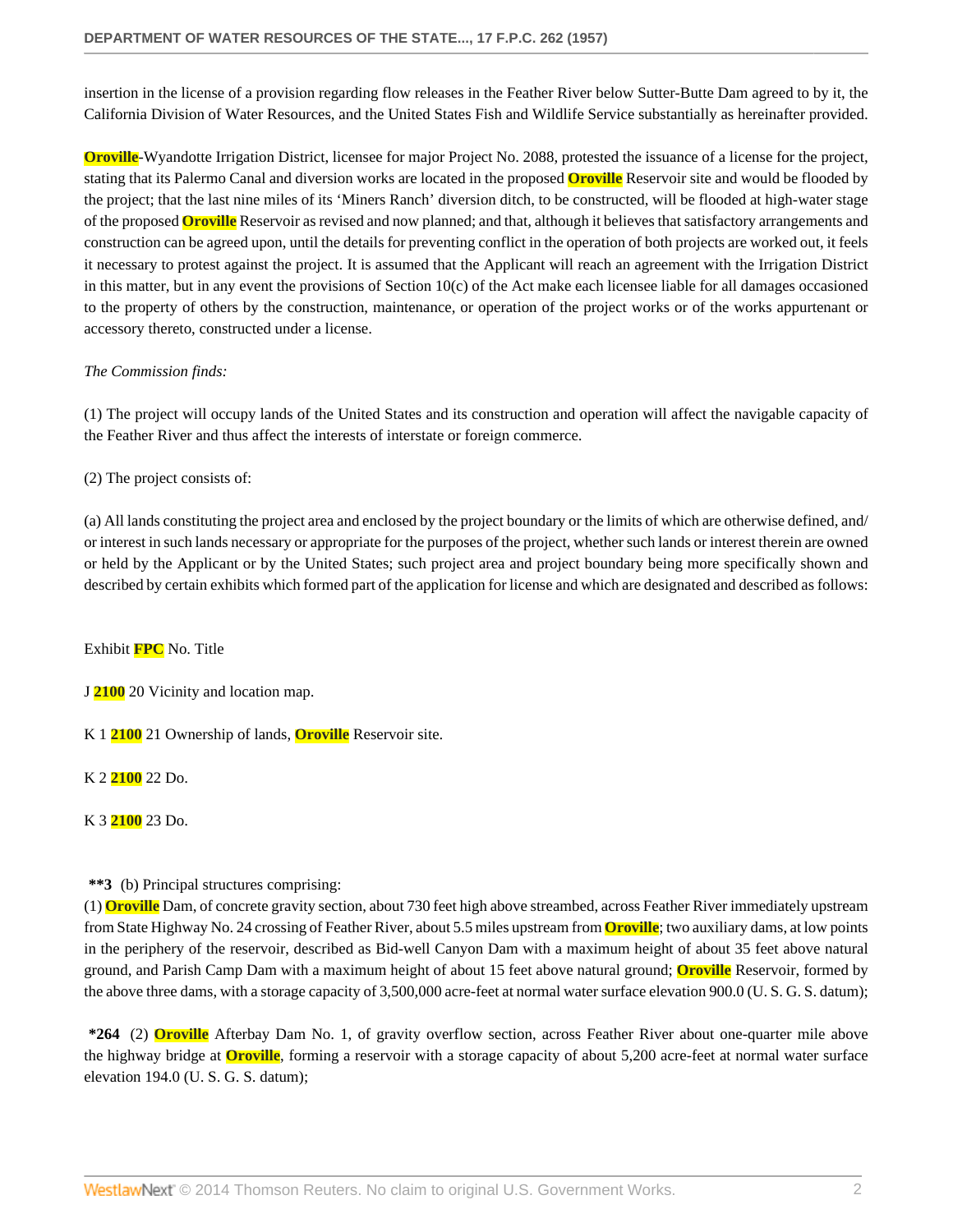(3) **Oroville** Afterbay Dam No. 2, of fill type, about five miles downstream below **Oroville** and forming a reservoir with a usable storage of about 17,700 acre-feet between maximum operating water surface elevation 137.5 (U. S. G. S. datum) and a minimum water surface elevation 127.0 (U. S. G. S. datum);

(4) Five steel penstocks extending through the **Oroville** Dam;

(5) **Oroville** Powerhouse, across the existing channel of Feather River and directly below **Oroville** Dam, to house five verticalshaft Francis type hydraulic turbines rated at 118,000 horsepower each (total 590,000 up) at a design net head of 558 feet, direct-connected to five generators rated at 88,000 kilowatts each (total 440,000 kw, 0.90 P. F.);

(6) Transformer, substation, transmission, and switchyard **facilities** as described in finding (3) below; and

(7) Miscellaneous hydraulic, mechanical, and electrical appurtenances and project works;

the location, nature, and character of which structures are more specifically shown and described by the exhibits hereinbefore cited and by certain other exhibits which formed part of the application for license and which are designated and described as follows:

Exhibit **FPC** No. Title

L 1 **2100** 35 **Oroville** Dam and powerplant, general plan and profiles.

L 1A **2100** 36 **Oroville** Dam and powerplant, general plan, profile, and

sections.

L 1B **2100** 37 **Oroville** Dam and powerplant, sections.

- L 2 **2100** 25 **Oroville** powerplant, plan, elevation, and sections.
- L 3 **2100** 26 **Oroville** powerplant, floor plans, and section.
- L 5 **2100** 28 Spillway plan, profile and sections-**Oroville** Dam.
- L 6 **2100** 29 Afterbay Dam No. 1-General plan, profile, and sections.
- L 7 **2100** 30 Afterbay Dam No. 2-General plan, detail, and sections.
- L 8 **2100** 38 Auxiliary earth dams-General plans, profiles, and sections.

*Exhibit M:* Amended October 31, 1955, 'General description and Specifications for equipment' in 14 sheets, filed November 10, 1955.

**\*\*4** (c) All other structures, fixtures, equipment or **facilities** used or useful in the maintenance and operation of the project and located on the project area, including such portable property as may be used or useful in connection with the project or any part thereof, whether located on or off the project area, if and to the extent that the inclusion of such property as part of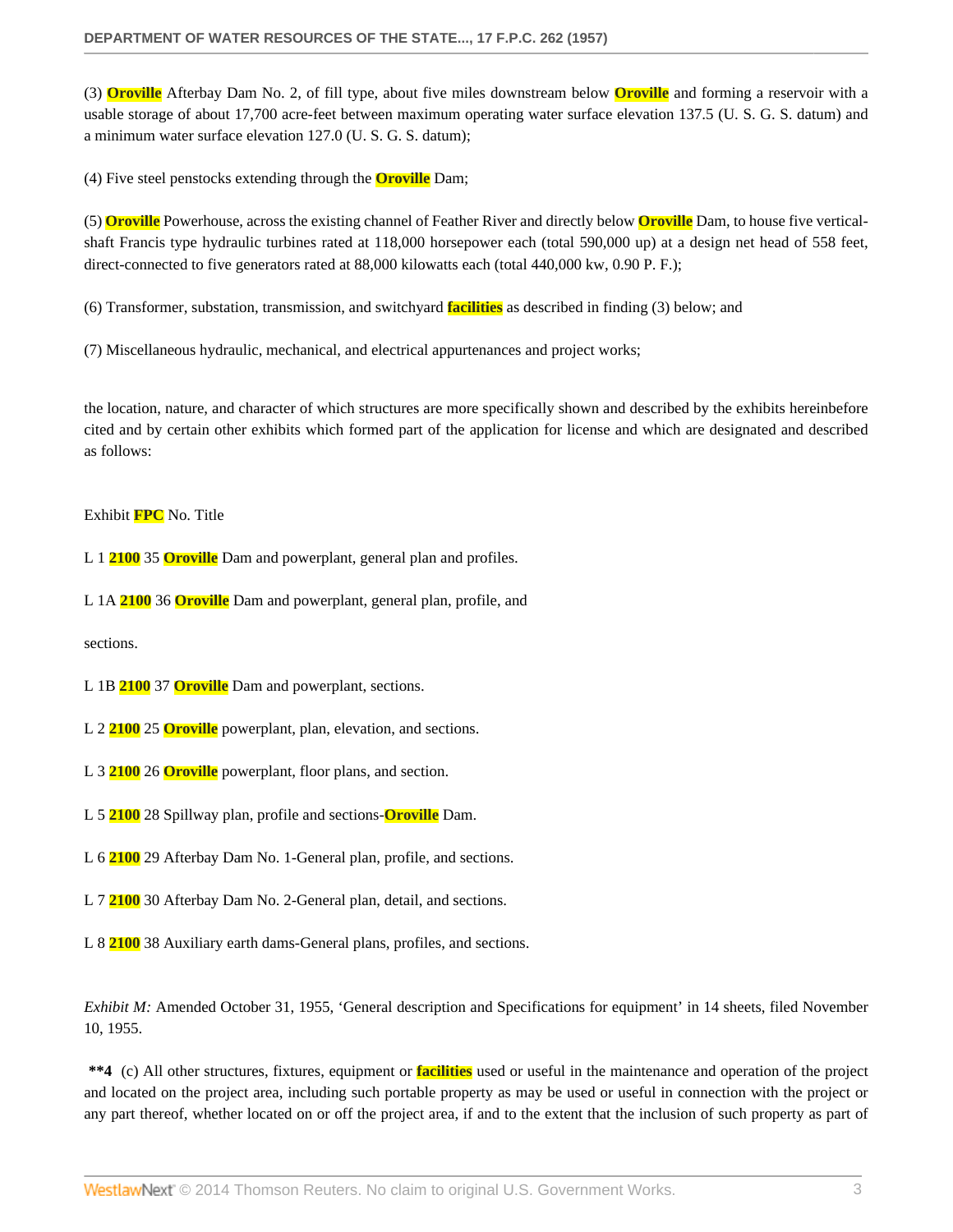the project is approved or acquiesced in by the Commission; also, all riparian or other rights, the use or possession of which is necessary or appropriate in the maintenance or operation of the project.

(3) The five 100,000-k. v. a., three-phase, 13.2/230-k. v. step-up transformers located at powerhouse; the five high-tension leads, varying from about 600 to 1,300 feet in length, from step-up substation to switchyard; and the switchyard to which leads from step-up substation and three 230-k. v. customers' transmission lines are connected are parts of the project herein authorized within the meaning of Section 3(11) of the Act.

(4) The Applicant is an agency of the State of California organized and existing pursuant to the laws of the State of California; it is a municipality within the meaning of Section 3(7) of the Act; and it has submitted satisfactory evidence of compliance with the requirements of all applicable State laws insofar as necessary to effect the purposes of a license for the project.

**\*265** (5) No conflicting application is before the Commission. Public notice has been given of the filing of the application for a license.

(6) The Applicant is authorized under California law, Water Code Section 11700, to finance the project by the issuance of revenue bonds, but the precise method of financing remains to be determined.

(7) The issuance of a license as hereinafter provided will not affect the development of any water resources for public purposes which should be undertaken by the United States.

(8) The issuance of a license for the project as hereinafter provided will not interfere or be inconsistent with the purposes of any reservation or withdrawal of public lands, or with the purposes for which the Plumas and Lassen National Forests were created or acquired.

(9) The project is best adapted to a comprehensive plan for improving and developing a waterway or waterways for the use or benefit of interstate or foreign commerce, for the improvement and utilization of water-power development, and for other beneficial public uses, including recreational purposes.

(10) The amount of the annual charges to be paid under the license for the purposes of reimbursing the United States for the costs of administration of Part I of the Act, and for recompensing it for the use, occupancy, and enjoyment of its lands is reasonable as hereinafter fixed and specified.

(11) The installed horsepower capacity of the project hereinafter authorized for the purpose of computing the capacity component of the administrative annual charge is 587,000 horsepower and the Applicant proposes to dispose of the energy to be generated thereby in the northern California power market to public agencies or to the Pacific Gas and Electric Company.

**\*\*5** (12) The exhibits designated and described in finding (2) above conform to the Commission's rules and regulations and should be approved as part of the license for the project subject to the filing of revised or supplemental Exhibit L drawings as hereinafter provided to show the final design of the **Oroville** Dam.

(13) It is desirable to reserve for future Commission determination the question of what additional transmission lines and appurtenant **facilities**, of any, should be included in this license.

## *The Commission orders:*

(A) This license is issued to Department of Water Resources of the State of California under Section 4(e) of the Act for a period of 50 years, effective as of February 1, 1957, for the construction, operation, and maintenance of Project No. **2100**, affecting navigable waters of the United States and lands of the United States partly within the Plumas and Lassen National Forests,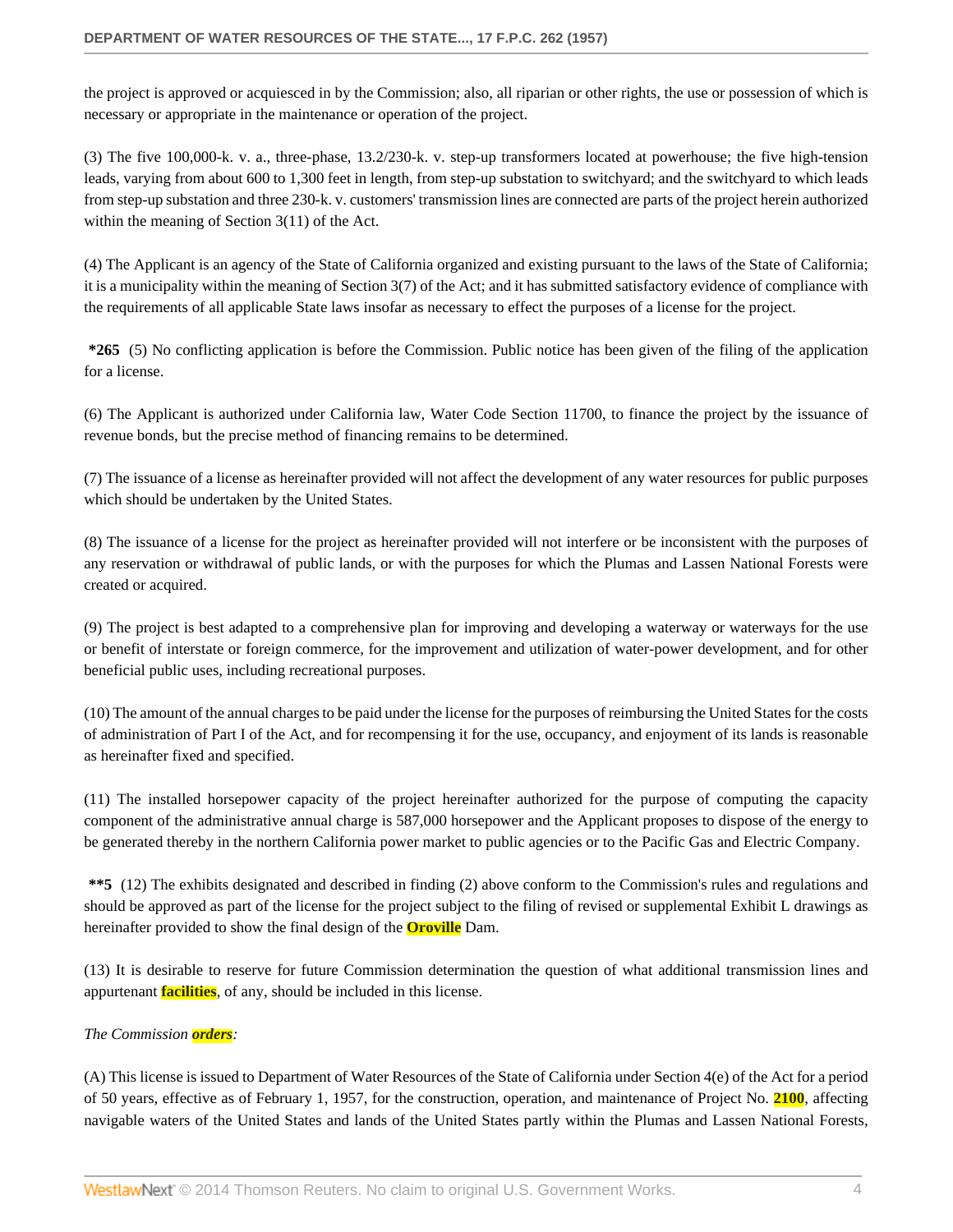subject to the terms and conditions of the Act which is incorporated by reference as a part of this license, and subject to such rules and regulations as the Commission has issued or prescribed under the provisions of the Act.

(B) The license is also subject to the terms and conditions set forth in Form L-6,\* December 15, 1953, entitled 'Terms and Conditions of License for Unconstructed Major Project Affecting Navigable Waters and Lands of the United States', except for Articles 23 and 24 thereof, which terms and conditions are attached hereto and made a part hereof; and subject to the following special conditions set forth herein as additional articles:

*Article 28*. The License shall commence construction of the Feather River Project within two years from the effective date of this license; shall thereafter in good faith and with due diligence prosecute such construction; and shall complete the project and place it in operation within seven years from the date of **\*266** commencement of construction: *Provided, however*, That the Licensee shall not begin construction of the **Oroville** Dam until the Commission approves revised or supplemental Exhibit L drawings to be filed as provided hereinafter.

*Article 29*. The Licensee shall operate the project works in such a manner so as to maintain in the main Feather River downstream from the existing Sutter-Bette Diversion Dam such flows as are determined by study and experimentation with the project in operation and as are mutually agreed upon by and as are acceptable to Licensee, the California Department of Fish and Game, and the Secretary of the Interior: *Provided*, That the flow in this reach shall not be less than 400 cfs pending such determination and excepting any mutually agreeable modification for purposes of study and experimentation: *Provided*, further, that such releases as are requred to satisfy agreed upon flow conditions shall be made from the lowest outlet of the **Oroville** Reservoir. In the event the parties named herein fail to reach an agreement as contemplated herein, the Commission reserves the right, after notice and opportunity for hearing, to make the determinations required under this article.

**\*\*6** *Article 30*. The Licensee shall maintain a constant rate of flow in the reach of the Feather River downstream from the existing Sutter-Butte Diversion Dam during the salmon-spawning period to the extent that such is possible in the operation of the project works: *Provided, however*, that if such constant rate of flow is not practicable the Licensee shall provide for gradually increasing rather than decreasing the flow in this reach during such period insofar as this is possible in the operation of the project works; *Provided, further*, That the Licensee shall undertake such feasible means and measures to increase the spawning and summer-holding capacity of the remaining stream areas available to salmon as may be cooperatively determined necessary by the Licensee, the California Department of Fish and Game, and the Secretary of the Interior prior to initiation of project construction. In the event the parties named herein fail to reach an agreement as contemplated herein, the Commission reserves the right, after notice and opportunity for hearing, to make the determinations required under this article.

*Article 31*. The Licensee shall operate the project in such manner that changes in rates of releases from the **Oroville** Reservoir and after-bay dams will be gradual and minimal at all times insofar as this is consistent with operation requirements: *Provided*, That during flood periods such releases will not increase flood flows above those prior to project existence: *Provided, further*, That the Commission reserves the right, after notice and opportunity for hearing, to prescribe the changes in rates of releases upon the recommendation of the Federal agencies concerned.

*Article 32*. The Licensee shall collaborate with the Department of the Army in formulating a program of operation for the project in the interest of flood control.

*Article 33*. The Licensee shall install, maintain, and operate adequate fish screens at all irrigation canals or conduits used or to be used for diversion of water directly from the Feather River if such screens are found to be necessary and if suitable and practical screens can be developed, as may be prescribed by the Commission upon the recommendation of the Secretary of the Interior and the California Department of Fish and Game.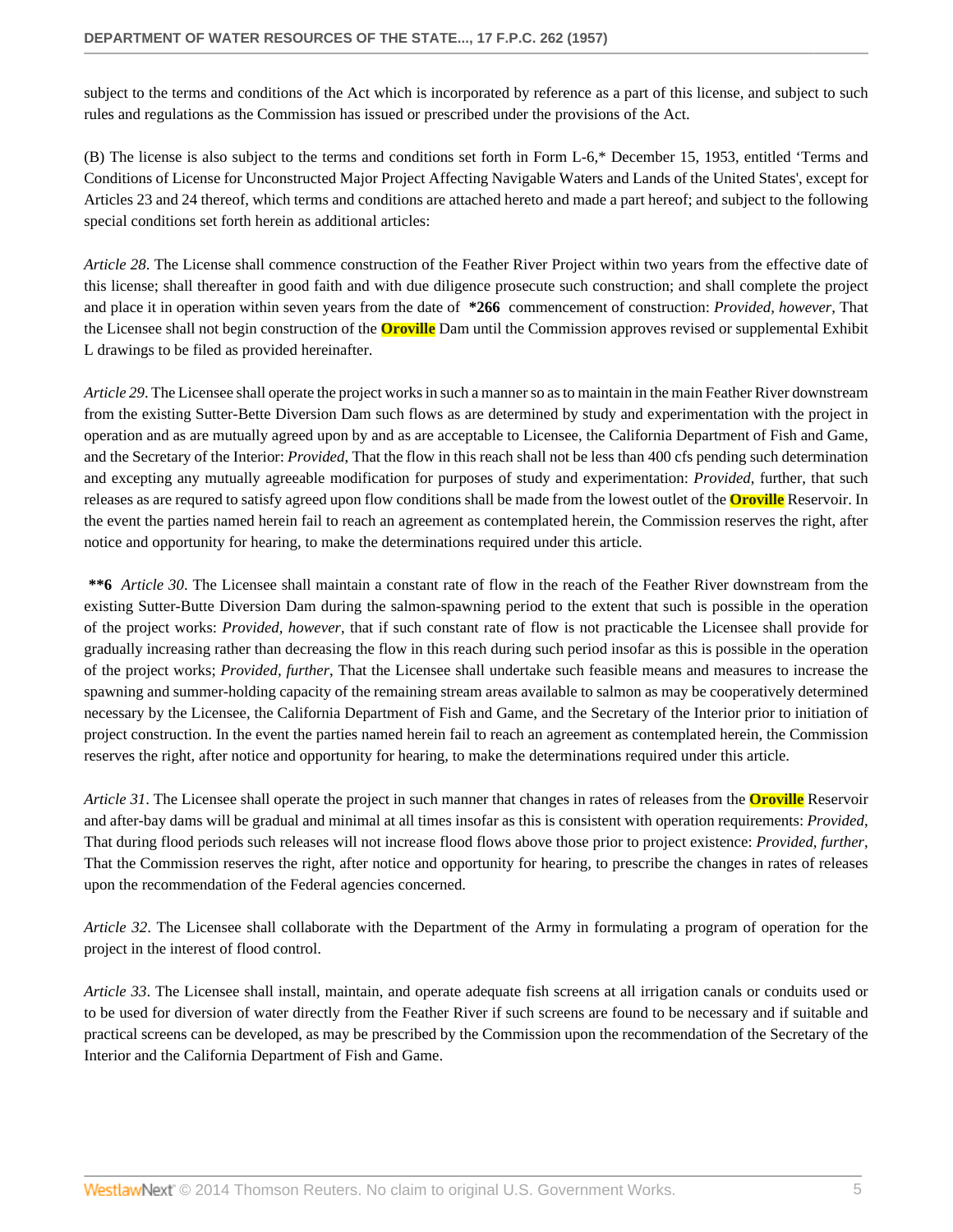*Article 34*. The Licensee shall construct, operate, and maintain at all diversion dams of the project on the main Feather River below the existing Sutter-Butte Diversion Dam fish-passage **facilities**, as may be prescribed by the Commission upon the the recommendation of the Secretary of the Interior and the California Department of Fish and Game.

**\*267** *Article 35*. The Licensee shall compensate the affected Indians for damage to Indian properties caused by the construction of the project: *Provided*, That if an agreement between the Indians, the State of California, and the Secretary of the Interior cannot be reached as to the amount of damage, the Licensee agrees to pay the fair market value of said damage as determined by a board of disinterested appraisers selected for that purpose.

**\*\*7** *Article 36*. The Licensee shall provide for such additional equipment and **facilities**, or shall make such replacements of existing **facilities**, as may be determined by the Regional Forester to be necessary for the prevention and suppression of fires near the **Oroville** Reservoir upon national forest lands or within the Forest Service Protection Zone, and for the restoration or replacement of disrupted transportation and communication **facilities** required for the administration of forest lands: *Provided*, That the total cost to the Licensee shall not exceed \$300,000 based on the December, 1954, Engineering News Record Construction Cost Index.

*Article 37*. The Licensee shall relocate or replace all of the existing Forest Service, County, California State Division of Forestry, and/or other local roads and bridges and communication **facilities** which in their present locations will be inundated and which are now used by the Forest Service for the prevention and suppression of fires upon national forest lands: *Provided*, That such relocations and replacements are mutually agreed upon between the Licensee and the U. S. Forest Service. In the event the parties named herein fail to reach an agreement as contemplated herein, the Commission reserves the right, after notice and opportunity for hearing, to make the determinations required under this article.

*Article 38*. The Licensee shall, prior to impounding water, clear all lands in the bottoms and margins of the reservoirs of Afterbay Dams Nos. 1 and 2 and also clear all lands in the bottom and margin of the reservoir of the **Oroville** Dam betweem maximum high-water elevation 902.0 (U. S. G. S. datum), and a plane at elevation 549.0 (U. S. G. S. datum), and shall cut all trees and brush within the elevation 549.0 contour area so that no part thereof will protrude above said elevation; shall clear and keep clear to an adequate width lands of the United States along open conduits; and shall dispose of all temporary structures, unused timber, slash, refuse, or inflammable material resulting from the clearing of the lands or from the construction and maintenance of the project works. In addition, all trees along the high-water line of the reservoirs which die during the operation of the project shall be removed. The clearing of the lands and the disposal of the material shall be done with due diligence and to the satisfaction of the authorized representative of the Commission.

*Article 39*. The Licensee shall notify the University of California of the proposed construction of the project and of the extent of its reservoir area so that that University may negotiate with the Licensee for the purpose of undertaking archeological surveys and excavations, if considered desirable, prior to flooding of the reservoir area.

*Article 40*. The Commission reserves the right to determine at a later date what additional transmission lines and appurtenant **facilities**, if any, shall be included in this license as part of the project works.

**\*\*8** *Article 41*. The Licensee shall submit revised or supplemental Exhibit L drawings showing the final design of the **Oroville** Dam in accordance with the Commission's rules and regulations and shall receive Commission approval thereof before commencement of construction of that dam.

**\*268** *Article 42*. The Licensee shall pay to the United States the following annual charges:

(i) For the purpose of reimbursing the United States for the costs of administration of Part I of the Act, one (1) cent per horsepower on the installed capacity (587,000 horsepower), plus two and one-half (2 1/2) cents per 1,000 kilowatt-hours of gross energy generated by the project during each calendar year for which the charge is made;